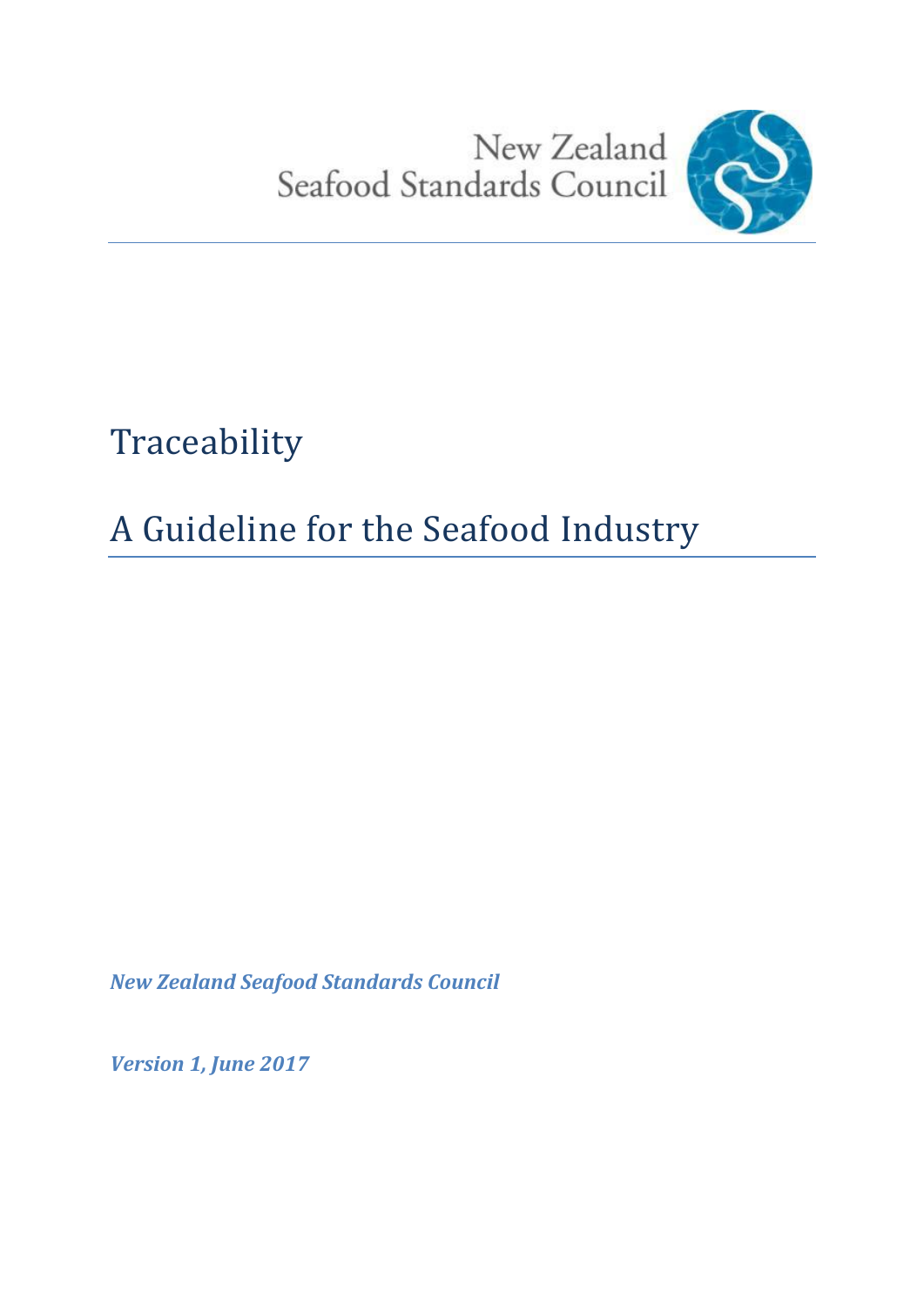# **Table of Contents**

| 1.0 |  |
|-----|--|
| 2.0 |  |
|     |  |
|     |  |
|     |  |
|     |  |
| 4.0 |  |
|     |  |
| 5.0 |  |
|     |  |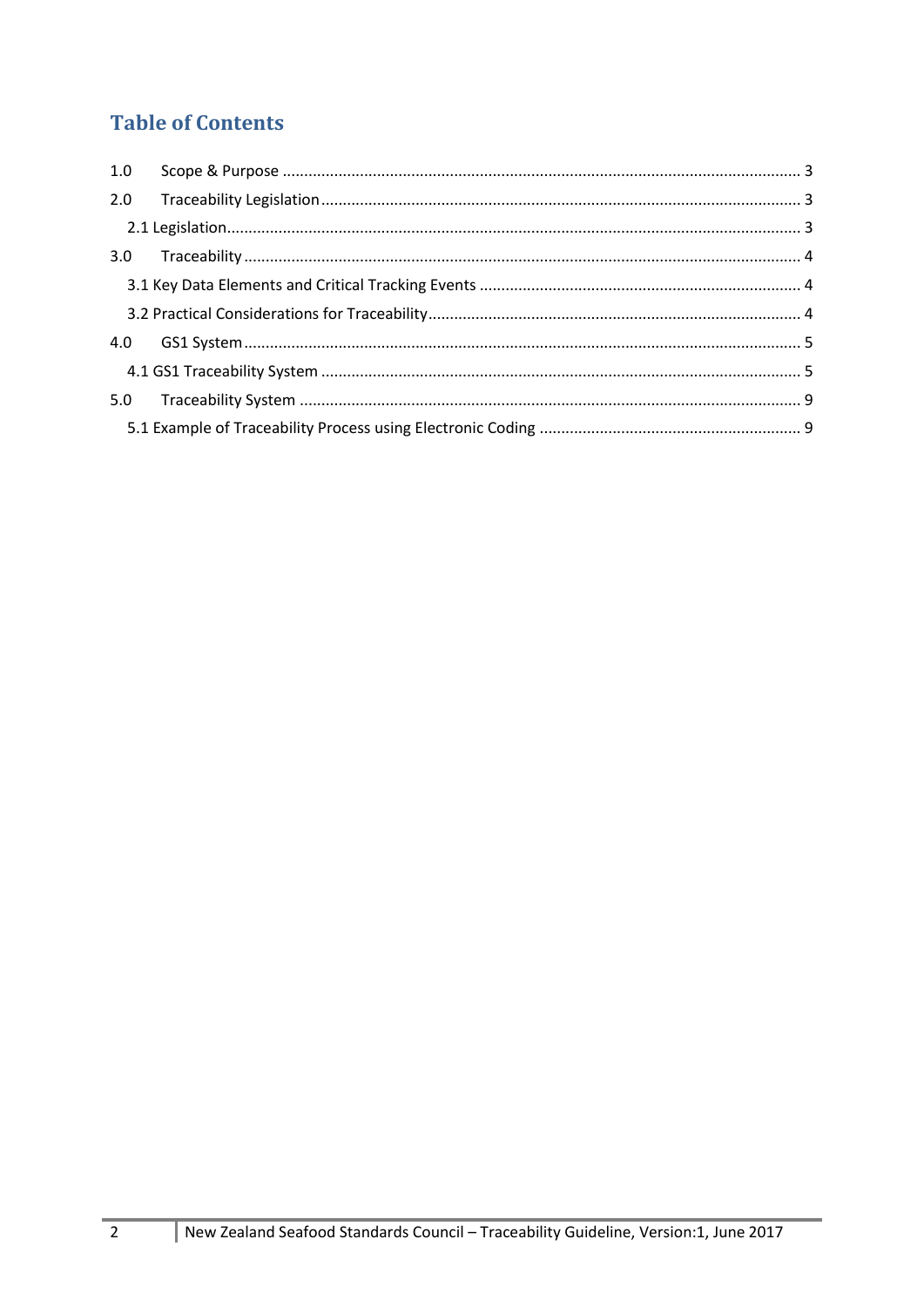# <span id="page-2-0"></span>**1.0 Scope & Purpose**

The purpose of this guideline is to provide the New Zealand seafood industry with information and to recommend best practice to manage seafood traceability from harvest/catch to point of sale.

It is based on the use of GS1 standards, primarily the GS1 Global Traceability Standard (GTS) which defines a globally accepted method to uniquely identify businesses and the products they produce, use or create. The standard defines essential information that must be collected, recorded and shared to ensure effective traceability. The standard can be found here: <http://www.gs1.org/gsmp/kc/traceability>

While the GS1 Traceability Standard may be implemented independently from any specific technology, best practice (and most common throughout global trade) is the use of bar coding or RFID tags and the adoption of electronic messaging to exchange essential information between trading partners. This guide focuses on the use of these technologies.

# <span id="page-2-1"></span>**2.0 Traceability Legislation**

The following is intended to be an outline of the current position but is in no way a definitive guide to the requirements of the law.

The objective of New Zealand's traceability system is to allow for the identification and tracking of product as it moves along the supply chain. For seafood this is from the point of harvest or catch through to retail sale (if consumed in New Zealand) or to the point of export. Seafood operators are required to have systems that allow product to be identified and tracked on a 'one up, one back' basis.

## <span id="page-2-2"></span>**2.1 Legislation**

Traceability of food in New Zealand is regulated under food safety legislation, specifically for seafood under the Animal Products Act 1999, and the Animal Products Regulations, 2000.

#### *Animal Products Regulations*

The Regulations specify the following traceability requirements:

- All operators of risk management programmes, all exporters, and all other categories of person required by specifications to do so, to have a tracking system that allows for the identification of animal material and animal product and enables the movement of that animal material or animal product to be traced (from origin or supplier, while it is under the businesses control and to the next recipient)
- Animal material and animal product must be labelled or identified or contain information that accurately describes or differentiates so as to identify the animal material or animal product to which it applies.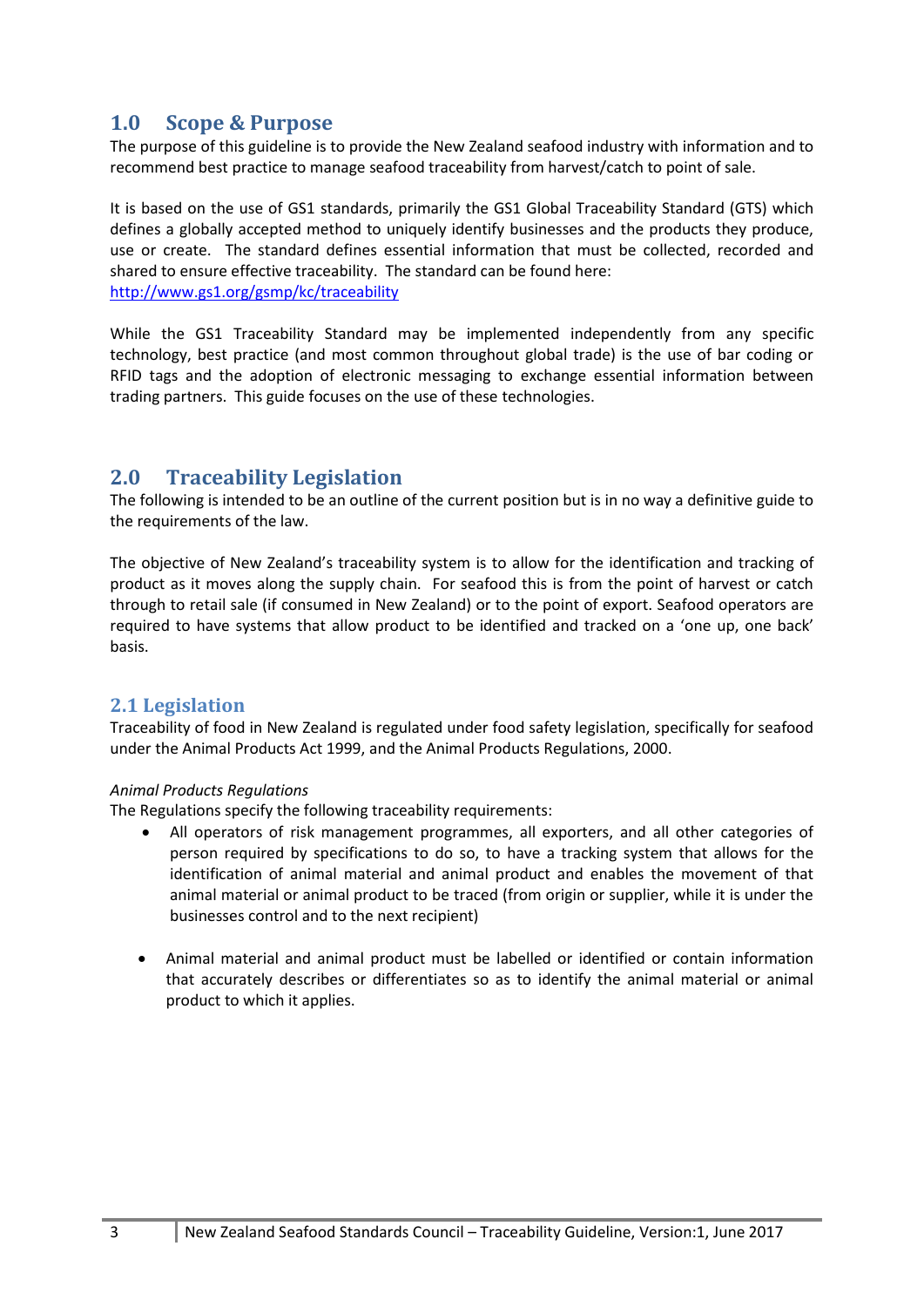# <span id="page-3-0"></span>**3.0 Traceability**

Traceability refers to the ability to trace good along the supply chain. It requires critical information to be linked with the physical flow of product. Traditionally this has been provided by a combination of physical labelling on the packaging and associated documentation supplied with the product.

The traceability system required depends on the reason for which you are implementing it. Traditionally traceability systems in the seafood industry have been required for food safety. This has meant that companies have systems in place to identify the source of the product and to whom it was supplied, i.e. one-up and one-down.

However, introduction of new legislation in countries like the European Union and with a number of other countries reviewing their own traceability requirements, this means that processors and exporters supplying those market may need to reconsider the traceability systems used in practice – particularly if the requirements extend to product in market being traceable to its catching or harvesting event.

The following provides some guidance on how traceability systems can be introduced by New Zealand seafood companies if they need or wish to do so.

## <span id="page-3-1"></span>**3.1 Key Data Elements and Critical Tracking Events**

Critical Tracking Events (CTEs) are described as those **events** that must be recorded in order to allow for effective traceability of products in the supply chain, they are the instances where product is moved between premises, is transformed, or is otherwise determined to be a point where data capture is necessary to trace a product. Key Data Elements (KDEs) is the **information or data** that needs to be captured as part of the CTE and which is used to support product tracing. KDEs for seafood will include information such as:

- Identity of the vessel that caught the product
- Identity of the marine farm from where the product was harvested
- Dates of catch or harvest
- Lot numbers allocated to incoming product
- Identity of the premise that received, processed or stored the product
- Amounts of product processed or shipped

The traceability system described in this guide relies on a combination of human readable data (i.e. labelling), electronically encoded data, and standardised electronic exchange of information, provided across the supply chain.

## <span id="page-3-2"></span>**3.2 Practical Considerations for Traceability**

Companies will have various traceability systems already in place. The following is an outline of things that may need to be considered, if not already done so.

Those processing aquaculture shellfish will already be operating a system that identifies the shellfish back to its harvesting event, by the recording and labelling of the Marine Farm Number and Harvest Date, either directly on the pack or by the use of a Lot Number allocated to identify the Marine Farm Number and date of harvest.

For other seafood products, details of the catch event may not be recorded on pack in sufficient detail to allow that level of traceability. It is highly likely therefore that a lot or batch identification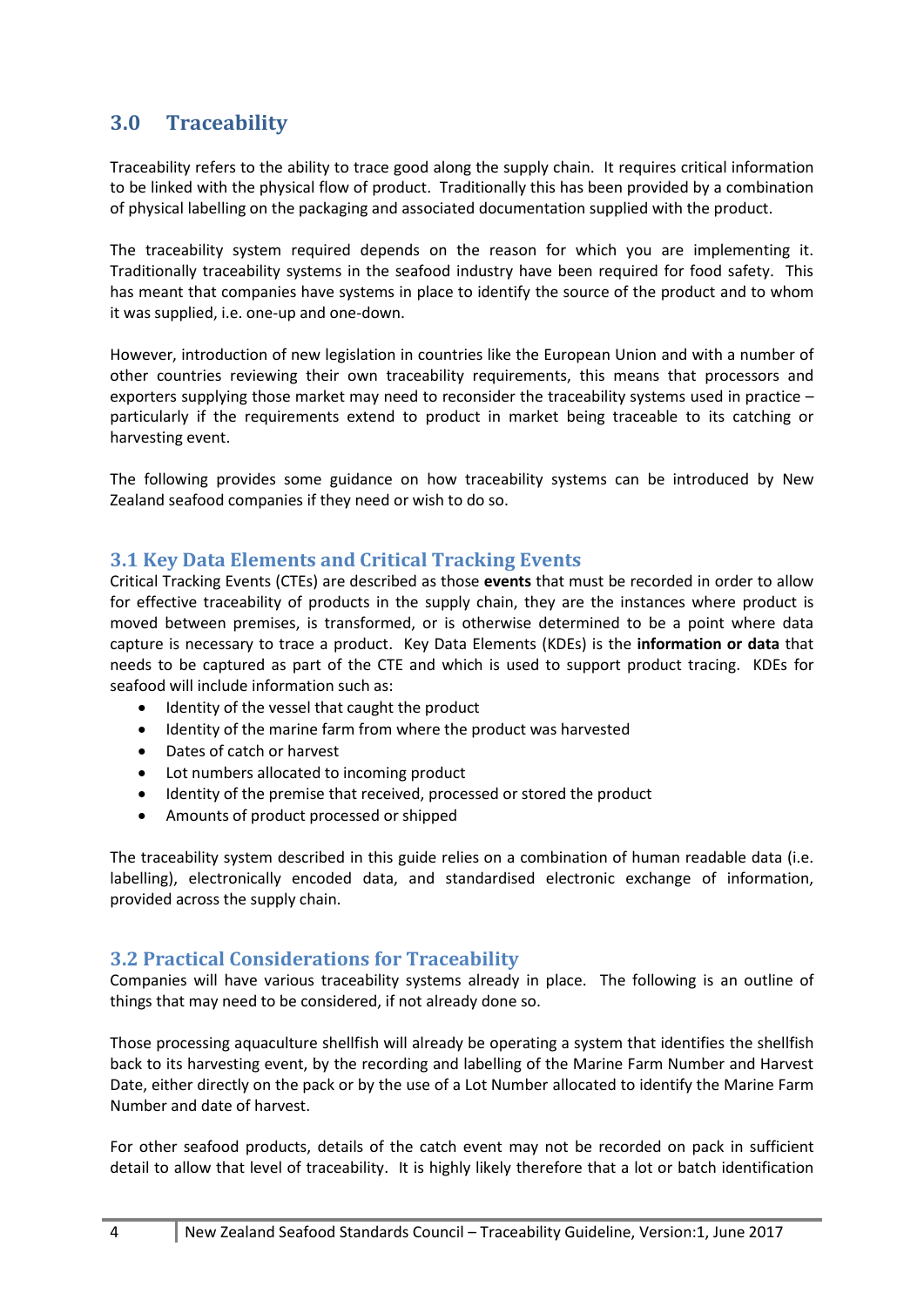system will need to be introduced to meet traceability demands. Product will need to be allocated an individual lot or batch code which is specific enough to allow traceability back to the catching event, this would either be allocated by vessel per trip (i.e all the species from one vessel, from one trip were allocated an individual lot number) or could be by the individual species per vessel per trip. This lot or batch code would then be used on all packs of that product. Regardless, associated with the lot or batch code, the following information will need to be captured:

- Species
- Vessel name and registration number; or marine farm number
- Catch or harvest date (or catch date range)
- Catch Location/Area

Consideration will need to be given to when and how lots are identified. For product caught by an inshore vessel (where only minimal processing and no packing occurs), it is likely that the 'lot' will be allocated by the first receiver or processor. For products that are caught by a Limited Processing or a vessel operating under a Risk Management Programme (RMP), and are processed (either partly or fully) and packed on board – the lot identification may be allocated by the vessel or by the processor.

For aquaculture shellfish and fin fish, it is likely that the 'lot' will be allocated by the first receiver or processor, unless the 'processing' company also has ownership or maintains control at the farm, in which case the lot may be identified at the point of harvesting.

# <span id="page-4-0"></span>**4.0 GS1 System**

The GS1 traceability system is based on the use of an integrated set of standards that provide a standardised approach to identification, capturing and sharing of critical information throughout the supply chain. The system requires companies to identify their product and locations using a standardised product identification method (unique numbering) and a standardised location identification method. Companies then capture the standardised identification in a common form, e.g. barcodes and/or EPC-enabled RFID tags, and finally the information is shared in a standardised format.

It provides for the use of unique numbers to identify physical things like goods, physical locations, assets, and logistic units and well as logical things like companies or relationships between traders. In addition, it provides for supplementary information, such as best before dates, serial numbers, and batch numbers, which can appear in barcode and/or EPC-enabled RFID tag form.

### <span id="page-4-1"></span>**4.1 GS1 Traceability System**

The GS1 traceability system provides a set of standards that allow for the identification, capturing and sharing of critical information. It works using a 3 step process:

- 1. **Identify**, product and locations using standardised methods
- 2. **Capture**, the identification in a common approach (i.e. barcodes, RFID tags)
- 3. **Share**, the product information with trading partners in a standardised manner

#### **1. Identify**

This requires companies to identify their product and locations using a standardised product identification method (unique numbering) and standardised location identification method**.**

#### **Product Identity**

The first step for any company to utilise the GS1 system is to approach GS1 New Zealand and apply for a GS1 company prefix (contact details for GS1 NZ are at the end of this section). The company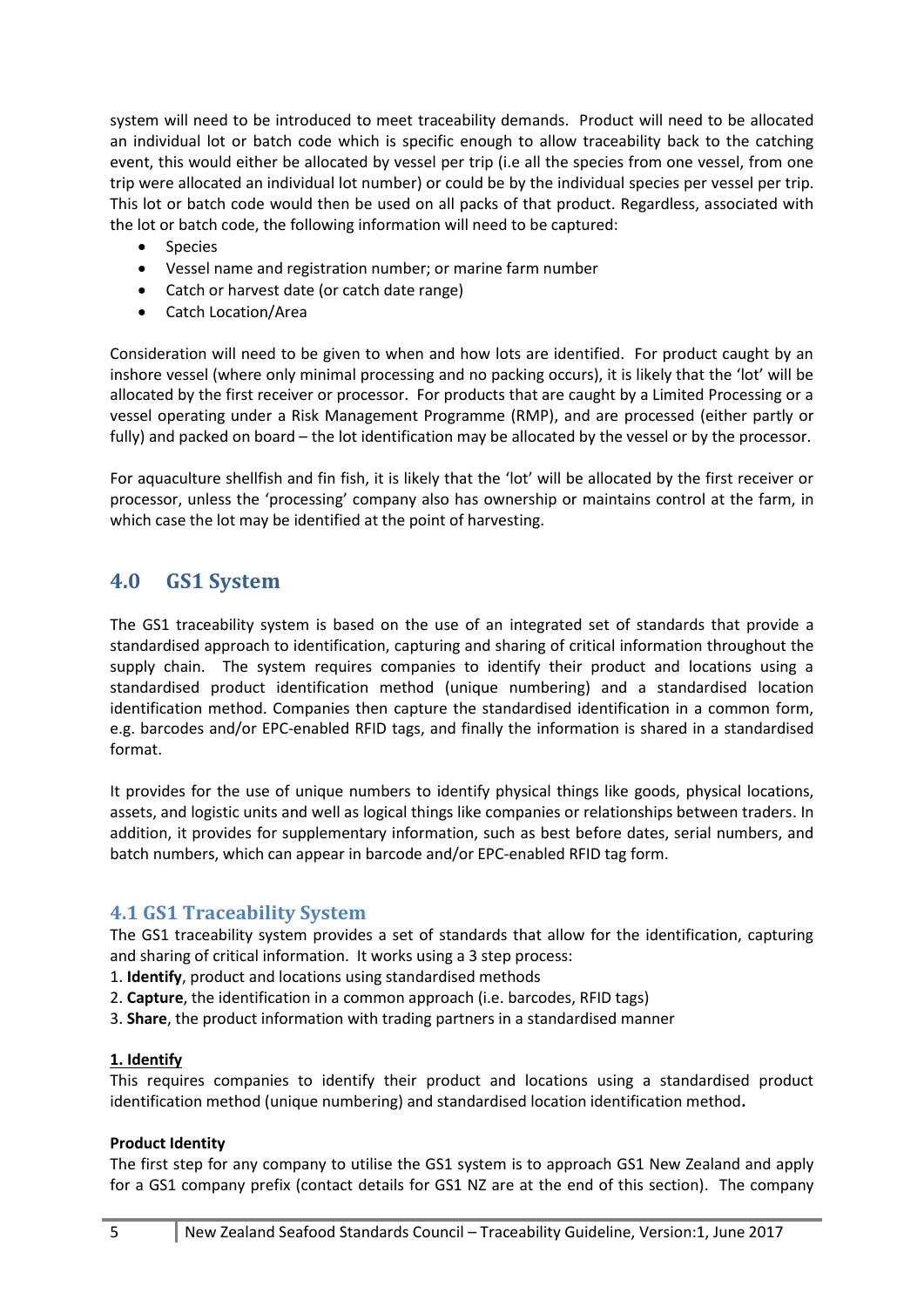prefix is a unique number that identifies your organisation globally. The company prefix is used as the basis for each product allocated a Global Trade Item Number (GTIN), which is the GS1 identification number for product in trade.

A GTIN is the allocation of a unique number to product that has the same characteristics (e.g. species, pack type, weight in pack, refrigeration state) i.e. the same product line and where the information about the product is standardised, for example, a GTIN would be allocated to 10 kg Cartons of Frozen Hoki Fillets.

GTINs are allocated with the first part of the code being the company prefix, then the number that that company has allocated to the product, followed by a check digit, like this:



**Prefix**: allocated to a company by GS1, identifies the company

**Product ID**: the company can create any combination of digits in this part of the GTIN **Check Digit**: the result of an algorithm that uses the preceding digits. The check digit serves a purpose in checking the accuracy of the software's decoding of the bar code.

However, identification of product by its GTIN alone is unlikely to be sufficient to meet the information and traceability demands of countries or customers that require product to be traceable back to its catching or harvesting event.

Companies will therefore need to introduce a lot or batch identification system, if not already doing so, such as a lot numbering system as discussed in the previous section (section 3.2). Information is then associated with the lot or batch code allocated:

- Vessel name and registration number; or marine farm number
- Catch or harvest date (or catch date range)
- Catch Location/Area

This information can be recorded in a database against each individual lot number (or code), and can follow the product through processing, packing and storage. The lot number should be included on the pack at the point of packing so it is human readable, and can then be encoded in the barcode (or EPC enabled RFID) along with the GTIN, so that it is machine readable by scanning.

The barcode encoded with a GTIN + Lot Number then carries more detailed traceability information, if using the example above, the barcode would tell us that the product is a 10 kg carton of frozen Hoki Fillets (the GTIN) and is Macruronus novaezelandiae, from the Tangaroa, L63996, caught from 06/07/14 to 16/07/14 from the Pacific Ocean, FAO 81 (from the Lot Number).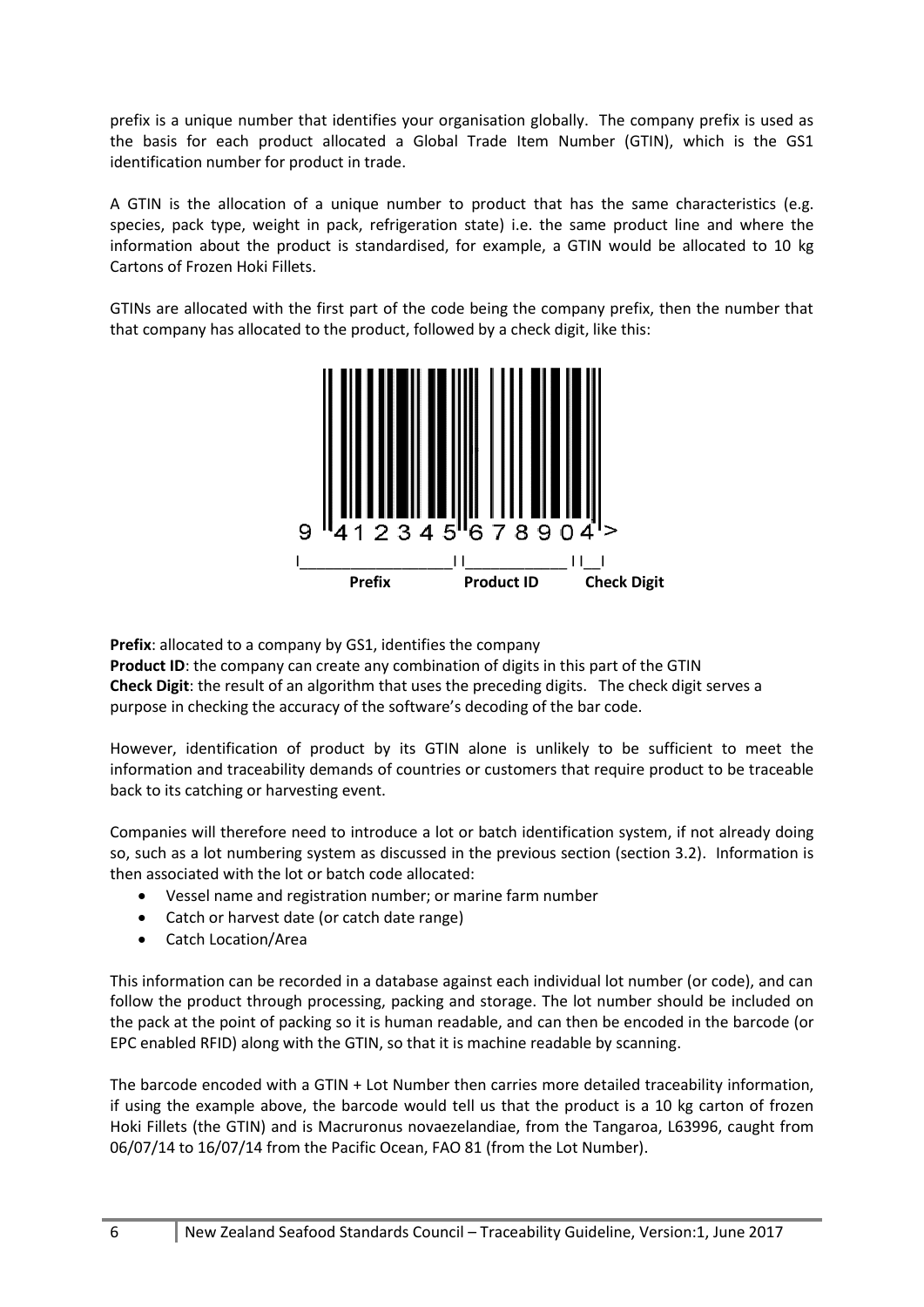Additional information such as packing dates or best-before dates can also be encoded into barcodes (or EPC enabled RFID).

#### **Location Identity**

The Global Location Number (GLN) is a unique identification number that is used to identify a physical or legal entity. GLNs are allocated by GS1. The GLN can be used at a high level to represent an entire corporation but it can also be used to represent a single vessel, marine farm, processing plant etc. For the purposes of this guide, it is recommended GLNs are allocated to each physical location to identify production, storage, or shipping locations, and where relevant, marine farms and vessels.

#### **2. Capture**

The GS1 system uses barcodes and Electronic Product Code (EPC) enabled RFID tags to encode GS1 identification numbers. The barcodes and RFID tags are machine readable by scanning and the number is electronically extracted.

The bar code image (seen as vertical lines) allows a computer to quickly and reliably identify your product and look up information about the product from a database. The bar code is a representation of the GTIN (and other encoded information) in a machine-readable form, i.e. the bar code scanner will read and decode the vertical lines and spaces and then send the information back to the computer to interpret and process.

Numbers may be encoded in more than one type of bar code depending on the intended use of the package, retail or logistics, and on the amount and type of data involved. GTINs on their own require simpler bar code types (symbologies) than GTINs that have associated data, such as a lot number.

#### **3. Share**

The key to making the system work is the sharing of the product and transport information between the trading partners, i.e. linking the information required for traceability with the physical product. Essentially this is the electronic exchange of the data/information about the product that trading partners need to receive. Trading partners have two options for achieving this depending on the trading relationships and the strength of the communication channels between the parties;

- Units are individually identified in bar code or RFID and all associated data about the unit is sent ahead of it to be associated with the unit on receipt. At that time the receipt is acknowledged in a communication back to the sender. In this scenario the machine readable identification on the unit will contain only sufficient data to identify it.
- Units are labelled with all of the data that will be required by parties handling or receiving them and the parties take from the label any or all of the data according to their requirements. In this scenario labels may bear rows of bar code

Intermediate levels of detail between these two options may be agreed between trading partners, with some data being on labels and some being communicated separately.

Data to be shared comprises of Master Data, Transactional Data and Physical Event Data.

**Master Data** - is the source information for a specified product (i.e for seafood this will be the critical catch or harvest event information required for traceability). It is supported by the GS1 Global Data Synchronization Network (GDSN).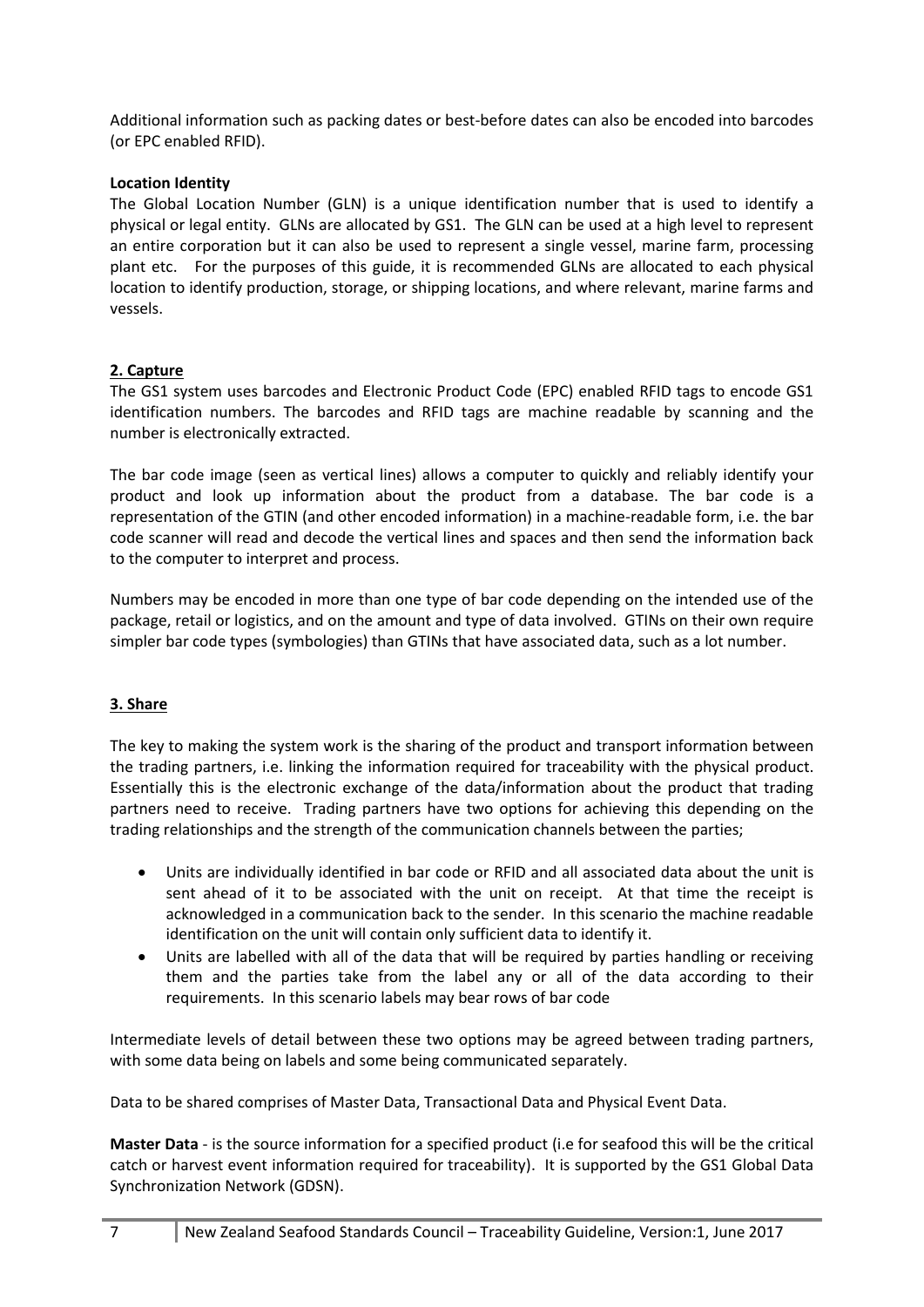**Transactional Data** – provides evidence of the completion of a business transaction, i.e. the completion of the sale of the product from one business by another business, or the completion of the transfer of product, i.e. shipping and receiving. It is supported by GS1 Standards for transactional data, the Electronic Data Interchange (EDI) and Extensible Mark-up Language (XML) Business Message Standards.

**Physical Event Data** – this is the information relating to observations of physical events (i.e. the what, when, where and why).

There are standardised approaches for sharing information.

#### **Electronic Commerce (eCom)**

GS1 eCom stands for electronic communication using standard business messaging. GS1 eCom is the GS1 term for Electronic Data Interchange (EDI): the interchange of structured data according to agreed message standards, by electronic means. In the GS1 System it is composed of 2 components: GS1 EANCOM and GS1 XML.

#### **The GS1 Global Data Synchronization Network (GDSN)**

The GS1 Global Data Synchronization Network (GDSN) is a network of 'data pools' certified by GS1. The network has the ability to handle a specified set of data elements formatted according to GS1 standards. To use the system you need to be connected to the GDSN and, as suppliers of product you can provide the product data (specifically formatted) to any or all of your trading partners that are also connected to the network (i.e. a business to business exchange of data).

However, not all of your trading partners will necessarily be connected to the GDSN. In this situation they are able to get relevant product information from GS1 Source (formerly known as Trusted Source of Data). This is a service that enables non-GDSN enabled suppliers to share their product data with trading partners and web/mobile application developers.

#### **GS1 Electronic Product Code (EPC**)

The Electronic Product Code, or EPC, forms the bridge between barcodes and Radio Frequency Identification (RFID). EPC provides a way of encoding GS1 identifiers in RFID tags.

GS1 standards for electronic data interchange (EDI) allow transaction and master data to be communicated from point-to-point in a ways that supports automatic processing by the recipient.

#### **Contact and Further Information**

For more information about introducing the GS1 system and/or becoming a member contact, GS1 NZ at:

Contact: 0800 10 23 56 <http://www.gs1nz.org/>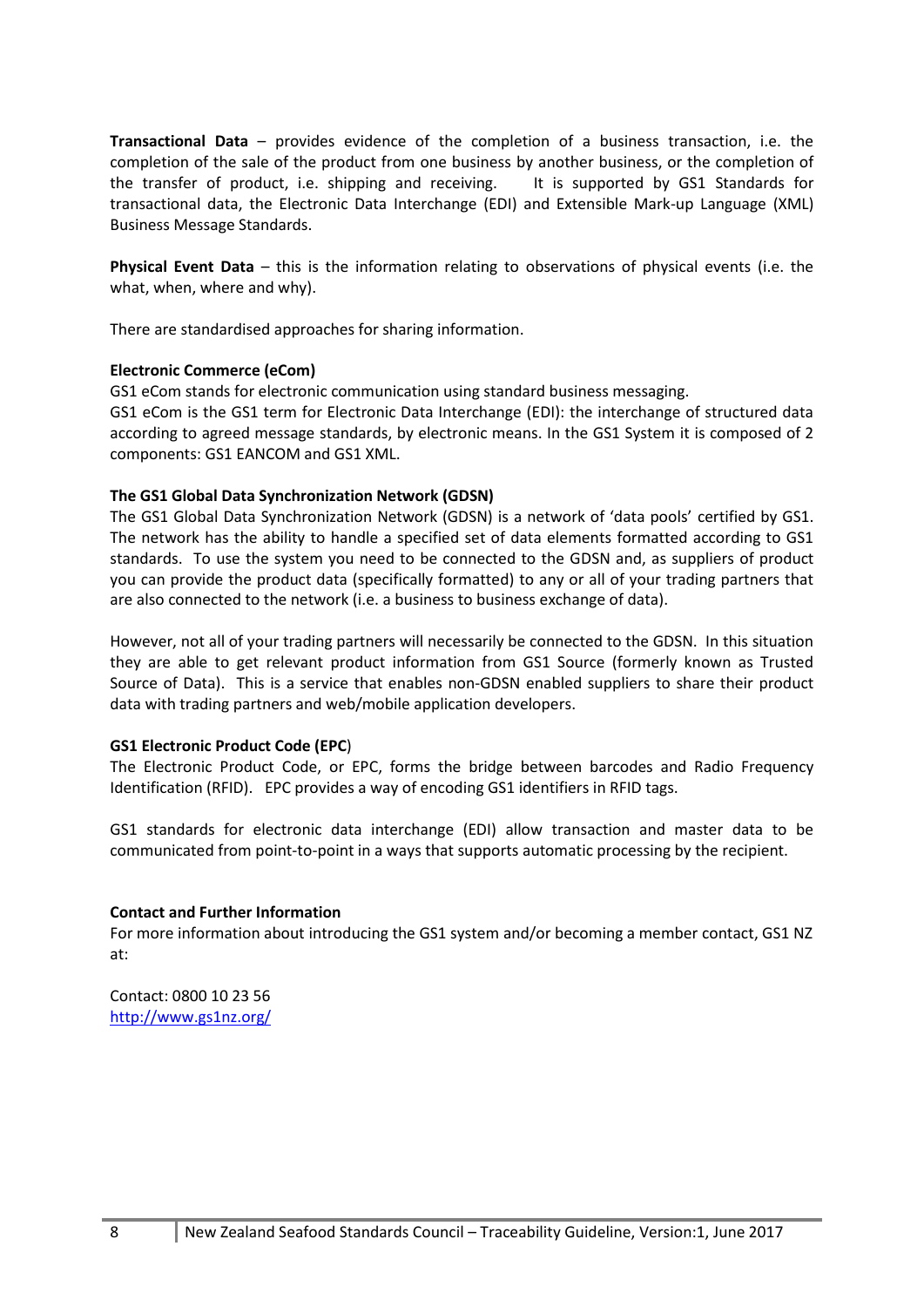# <span id="page-8-0"></span>**5.0 Traceability System**

# <span id="page-8-1"></span>**5.1 Example of Traceability Process using Electronic Coding**



| <b>Process</b>         | <b>Information to be Captured</b> | <b>Traceability Components</b>                       |                                                                |  |
|------------------------|-----------------------------------|------------------------------------------------------|----------------------------------------------------------------|--|
|                        |                                   | <b>Practical Considerations</b>                      | <b>Information Requirements</b>                                |  |
| Caught & brought on    | <b>Species</b>                    | Usually species are separated                        | Information is recorded for                                    |  |
| board vessel or        | Catch Area                        | into bins but - no individual                        | <b>Fisheries Management purposes</b>                           |  |
| harvested at marine    | <b>Vessel Name</b>                | labelling of bins                                    |                                                                |  |
| farm                   | <b>Vessel Licence</b>             |                                                      |                                                                |  |
|                        | Date of Catch (or date range)     |                                                      |                                                                |  |
|                        | <b>Estimate of Quantity</b>       |                                                      |                                                                |  |
|                        | Method of Catch/Gear used         |                                                      |                                                                |  |
| Received on-board      | Species                           | Need to introduce lot                                | At receiver (i.e on board or at                                |  |
| for processing         | Catch Area                        | numbering system. Lot                                | processor):                                                    |  |
| (Limited or RMP        | <b>Vessel Name</b>                | number allocated per species                         |                                                                |  |
| Vessel) or received at | Vessel Licence                    | per vessel per trip or per                           | Lot number allocated and                                       |  |
| land-based processor   | Date of Catch (or date range)     | vessel per trip.<br>captured manually or             |                                                                |  |
|                        | Quantity                          |                                                      | electronically by RFID or Barcode                              |  |
|                        | Method of Catch/Gear used         | Species separation (if not                           | $(GTIN + LotID)$                                               |  |
|                        |                                   | done on vessel)                                      |                                                                |  |
|                        |                                   |                                                      |                                                                |  |
|                        |                                   | <b>Allocated Lot Numbers</b><br>included on each bin | Information to be recorded for<br>each allocated lot number in |  |
|                        |                                   |                                                      |                                                                |  |
|                        |                                   | (RFID/paper tagging) for<br>physical identification  | company database.                                              |  |
| Grading, Processing    | Product name (common              | Product processed by Lot                             | GTIN allocated per species per                                 |  |
| and Packing            | name, scientific name, state)     | Number - ensuring lot                                | pack type per refrigeration state                              |  |
|                        | Lot Number                        | separation and traceability                          |                                                                |  |
|                        | Frozen on dd/mm/yy                |                                                      | Confirm GTIN + Lot Number                                      |  |
|                        | Packed date dd/mm/yy              | Lot number to be identifiable                        | encoded on a barcode (GS1 128)                                 |  |
|                        | Best before date dd/mm/yy         | throughout processing and                            | printed and applied to carton.                                 |  |
|                        | Net weight                        | packing                                              |                                                                |  |
|                        | Storage instruction (i.e. keep    |                                                      | Lot number to be                                               |  |
|                        | frozen, keep chilled)             |                                                      | printed/labelled on carton                                     |  |
|                        | Caught in Pacific Ocean, Area     |                                                      |                                                                |  |
|                        | FAO 81 (NZ EEZ)                   |                                                      | Remaining information required                                 |  |
|                        | Product of New Zealand            |                                                      | on label printed and applied.                                  |  |
|                        | Name, address and business        |                                                      |                                                                |  |
|                        | identifier of Processor           |                                                      |                                                                |  |
|                        | Name, address of Importer         |                                                      |                                                                |  |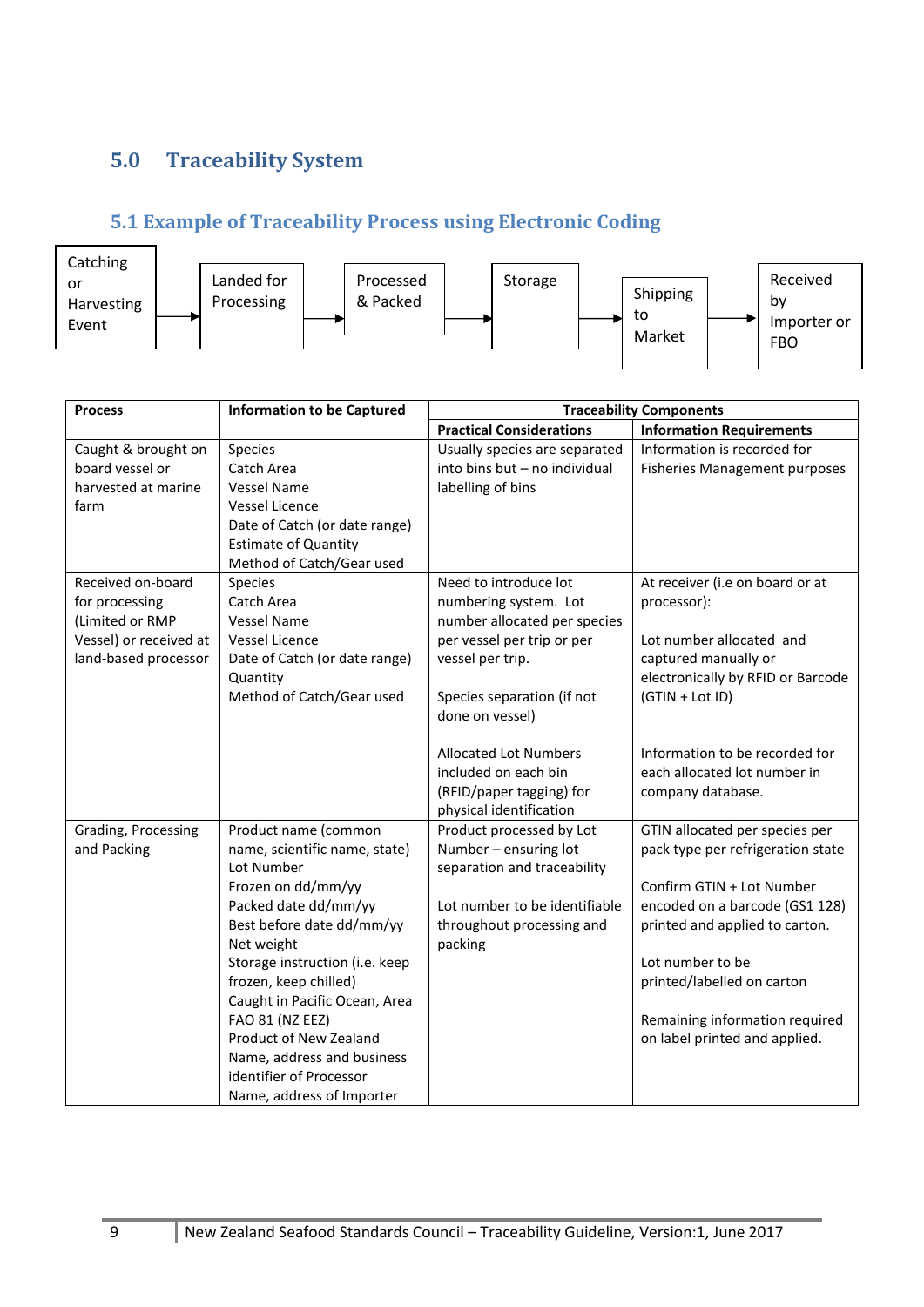| Ship to Market       | Serial Shipment Container | Bar code (GTIN + Lot number   |
|----------------------|---------------------------|-------------------------------|
|                      | Code (SSCC)               | information) extracted from   |
| And                  | Lot IDs                   | company database and provided |
|                      | <b>Quantity Shipped</b>   | to EU FBO or Importer via     |
| Received by Importer | Other commercial and      | chosen method.                |
| or FBO               | business transaction      |                               |
|                      | information               |                               |
|                      |                           |                               |
|                      |                           |                               |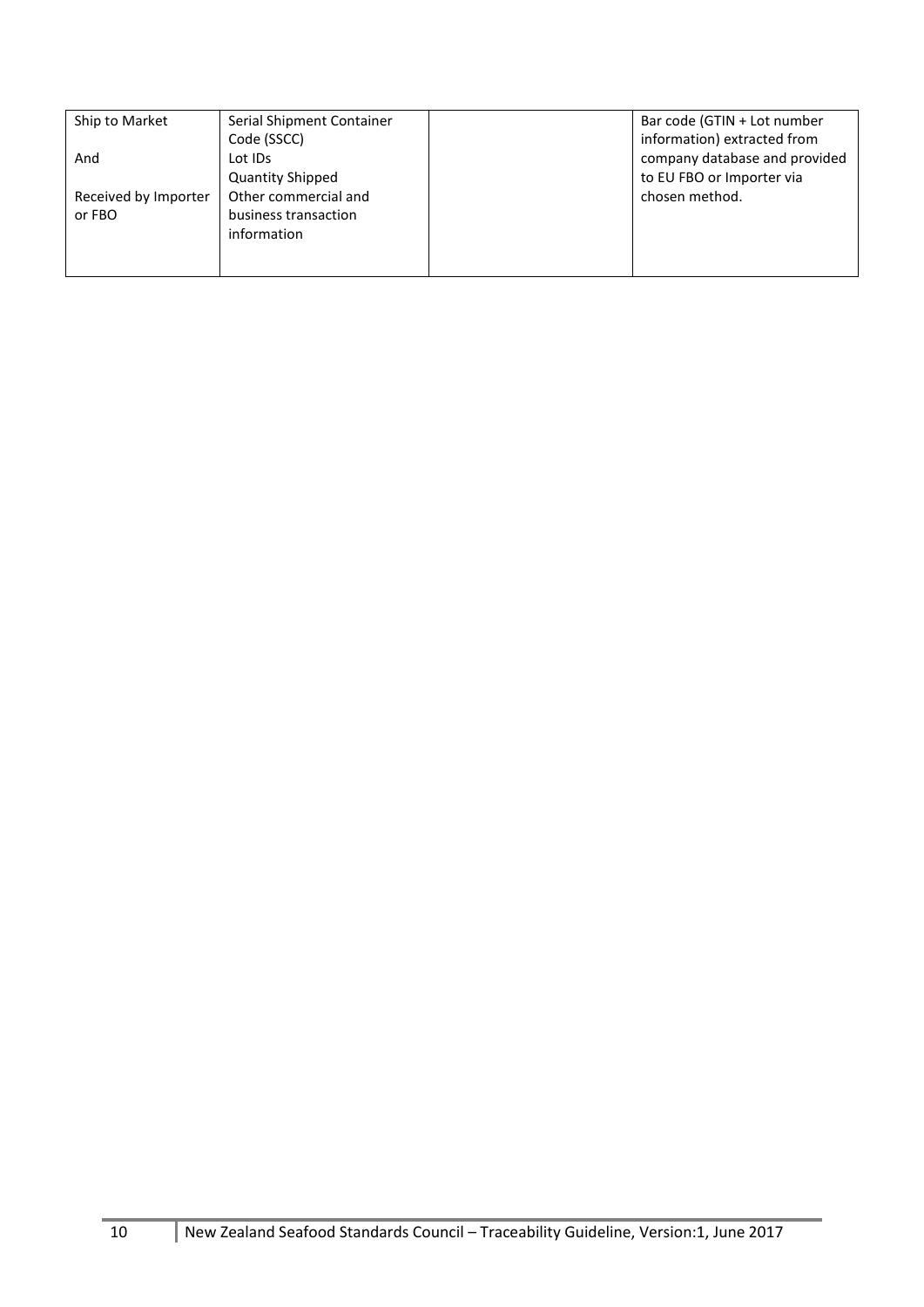## *Terminology*

#### **GS1 Terminology**

| <b>CTE</b>  | <b>Critical Tracking Events</b>  |  |
|-------------|----------------------------------|--|
| <b>KDE</b>  | <b>Key Data Elements</b>         |  |
| <b>GTIN</b> | Global Trade Item Number         |  |
| GLN         | <b>Global Location Number</b>    |  |
| <b>SSCC</b> | Serial Shipping Container Number |  |
| <b>FPC</b>  | <b>Electronic Product Code</b>   |  |

#### **GS1 Bar Code Chart**

| <b>GS1 Bar Code Chart</b>         |                |                                                          |                                                                    |                                                                                                                                                                                                                                                                                                                     |                                                                                                  |
|-----------------------------------|----------------|----------------------------------------------------------|--------------------------------------------------------------------|---------------------------------------------------------------------------------------------------------------------------------------------------------------------------------------------------------------------------------------------------------------------------------------------------------------------|--------------------------------------------------------------------------------------------------|
| <b>Bar Code</b>                   | <b>Display</b> | <b>Numeric</b><br><b>Digits</b>                          | <b>Data</b><br><b>Structure</b>                                    | <b>Usage</b>                                                                                                                                                                                                                                                                                                        | <b>Usage Examples</b>                                                                            |
| EAN-8                             |                | 8                                                        | GTIN-8                                                             | Used on small packages where the EAN-<br>13 bar code would be too large. Also used<br>by retailers to identify own-brand<br>products sold only in their stores.                                                                                                                                                     | Used on retail<br>items.                                                                         |
| UPC-A                             |                | 12                                                       | <b>GTIN-12</b>                                                     | Uniquely identifies a product for retail<br>checkout.                                                                                                                                                                                                                                                               | Used on retail<br>items that cross<br>point of sale<br>applications.                             |
| UPC-E                             |                | 12                                                       | GTIN-12                                                            | Allows the use of U.P.C bar codes on<br>smaller packages where the UPC-A may<br>not fit. Compresses the GTIN-12 into a 6-<br>digit format.                                                                                                                                                                          | Used on retail<br>items.                                                                         |
| <b>EAN-13</b>                     |                | 13                                                       | <b>GTIN-13</b>                                                     | Used for marking products often sold at<br>retail point of sale and general<br>distribution. It encodes the Global Trade<br>Item Numbers (GTIN-13). Used on retail<br>product worldwide and by retailers to<br>identify own-brand products sold only in<br>their stores.                                            | Used on retail<br>items that cross<br>point of sale<br>applications.                             |
| GS1-128                           |                | Up to 48<br>characters                                   | Concatenated<br>strings using<br>GS1<br>Application<br>identifiers | Uses a series of GS1 Application<br>Identifiers (AIs) to include additional data<br>such as Best Before Date, Batch/Lot<br>Number, Quantity, Weight and many<br>other attributes. It also encodes the SSCC<br>(Serial Shipping Container).                                                                          | Used for barcodes<br>with GTIN + Lot<br>number or other<br>Als                                   |
| <b>DATABAR</b><br><b>EXPANDED</b> |                | Up to 74<br>numeric or<br>41<br>alphabetic<br>characters | Concatenated<br>strings using<br>GS1<br>Application<br>identifiers | Used for marking products that cross<br>point of sale applications. It encodes any<br>of the GS1 Identification Numbers plus<br>supplementary A1 Element Strings, such<br>as Weight and Best Before Date, in a<br>linear symbol that can be scanned omni-<br>directionally by suitably programmed slot<br>scanners. | Encodes<br>information such<br>as expiration date<br>on fresh foods.<br>Also used on<br>coupons. |